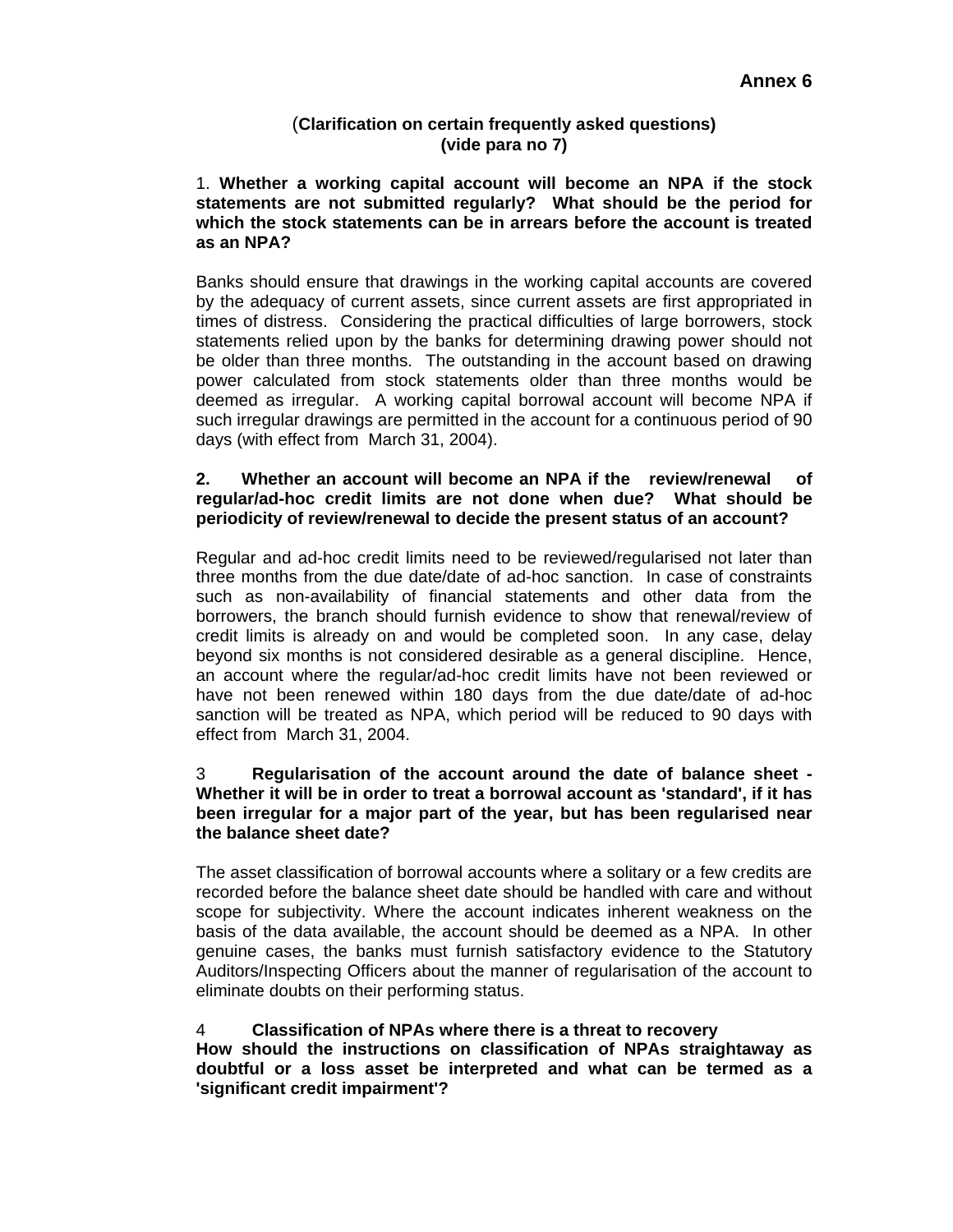An NPA need not go through the various stages of classification in case of serious credit impairment and such assets should be straightway classified as a doubtful/loss asset as appropriate. Erosion in the value of security can be reckoned as significant when the realizable value of the security is less than 50 per cent of the value assessed by the bank or accepted by RBI at the time of last inspection, as the case may be. Such NPAs may be straightaway classified under doubtful category and provisioning should be made as applicable to doubtful assets.

## 5 **Classification of credit facilities under consortium**

**In certain cases of consortium accounts, though the record of recovery in the account with a member bank may suggest that the account is a NPA, the banks submit that, at times, the borrower has deposited adequate funds with the consortium leader/member of the consortium and the bank's share is due for receipt. In such cases, will it be in order for the member bank to classify the account as 'standard' in its books?** 

Asset classification of accounts under consortium should be based on the record of recovery of the individual member banks and other aspects having a bearing on the recoverability of the advances. Where the remittances by the borrower under consortium lending arrangements are pooled with one bank and/or where the bank receiving remittances is not parting with the share of other member banks, the account will be treated as not serviced in the books of the other member banks, and therefore, be treated as NPA. The banks participating in the consortium should, therefore, arrange to get their share of recovery transferred from the lead bank or get an express consent from the lead bank for the transfer of their share of recovery, to ensure proper asset classification in their respective books.

# 6 **Appropriation of recoveries - What is the practice to be adopted by banks regarding appropriation of recoveries in NPA accounts?**

In the absence of a clear agreement between the bank and the borrower for the purpose, banks should adopt an accounting principle and exercise the right of appropriation of recoveries in a uniform and consistent manner.

 7 **Activities allied to agriculture - Our existing guidelines stipulate that advances granted for agricultural purposes may be treated as NPA if interest and/or instalments towards repayment of principal remains unpaid for two harvest seasons but for a period not exceeding two half years. Whether the same norm can be extended to floriculture and allied agriculture activities like poultry, animal husbandry, etc.?** 

As indicated in para 2.1.3, the norms for classifying direct agricultural advances (listed in Annex 1), as NPAs have since been revised w.e.f. September 30, 2004.

8 **Overdues in other credit facilities - There are instances where banks park the dues from a borrower in respect of devolved letters of credit and invoked guarantees in a separate account, irrespective of whether the**